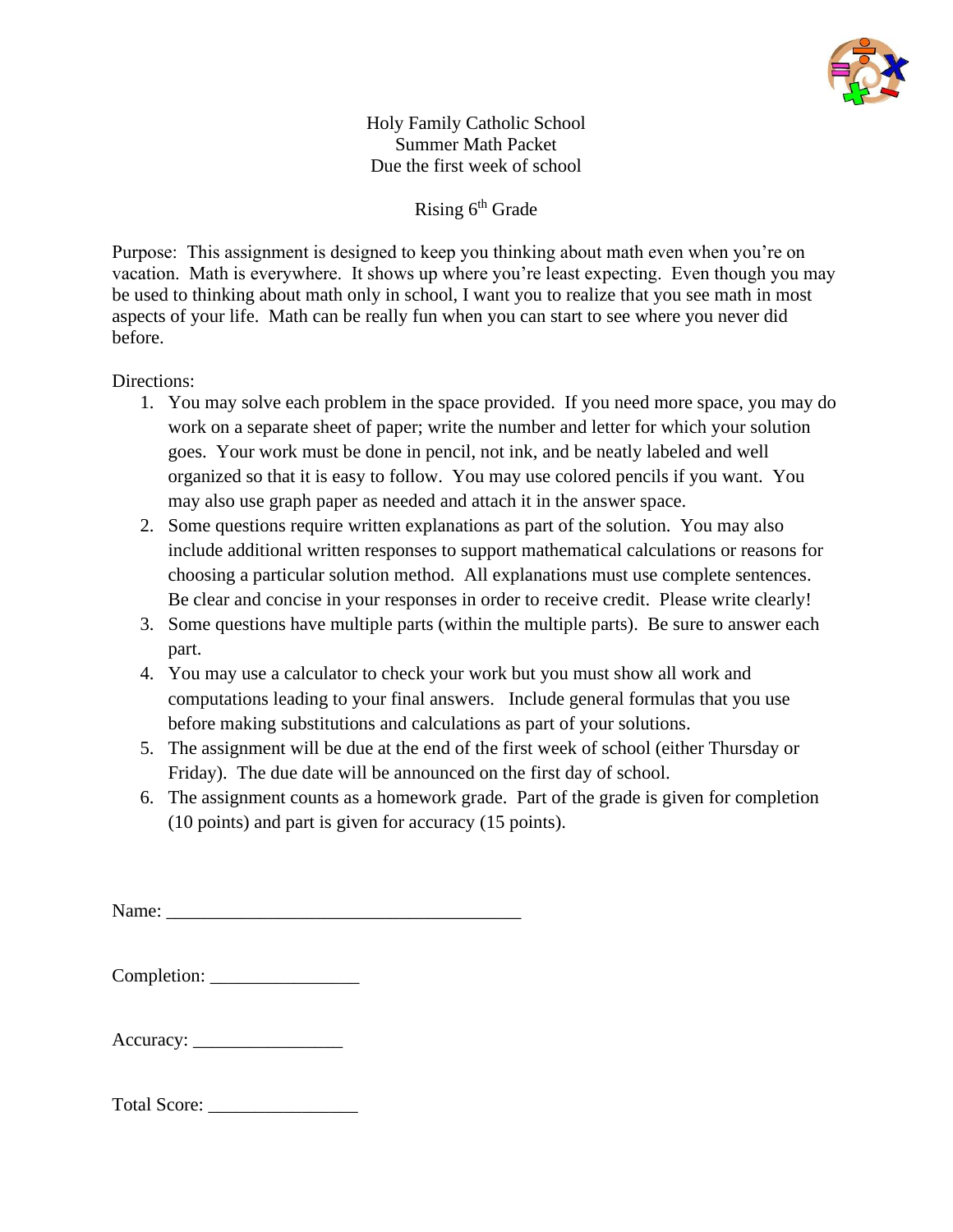1. Solve. Show all work.

| a. $249 + 48$ | b. $7964 - 426$ | c. $842 + 42 + 1575$ |
|---------------|-----------------|----------------------|
|               |                 |                      |

d.  $13.41 - 8.579$  e.  $62.5 + 8.14$ 

f.  $0.78 + 8.458$ 

g.  $87.48 \div 5.4$ 

h.  $17.4 \times 28.26$  i.  $3503.3 \div 2.65$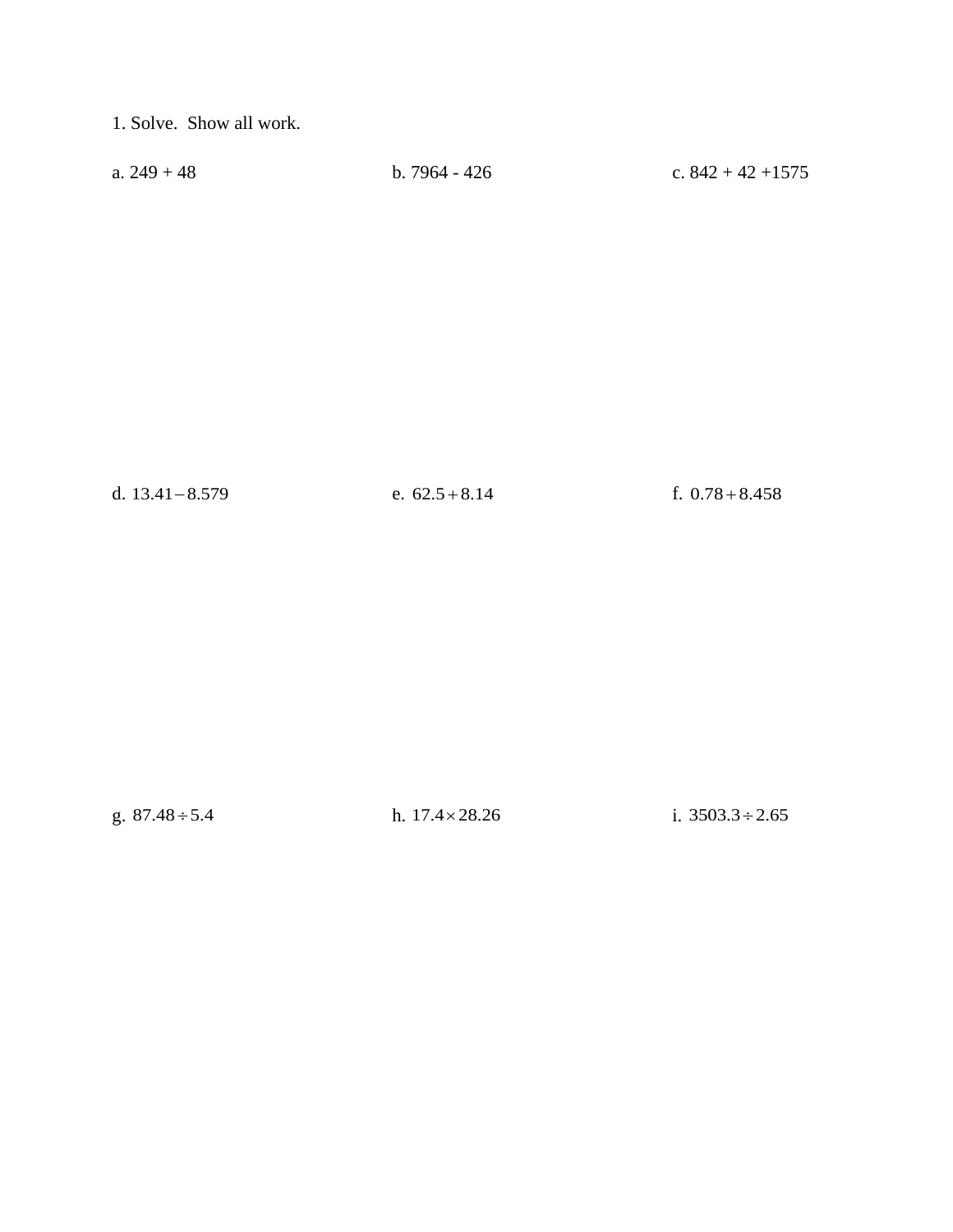- 2. Simplify the following. Show all work. Fractions must be written in simplest form.
- a.  $5(8-2)+3-8 \div 2$  b.  $16+8-2*5+9$ c.  $10 + 9 \times 24 \div 8 \times 6$

d. 
$$
\frac{7}{8} - \frac{5}{6}
$$
  
e.  $\frac{9}{15} \div \frac{2}{3}$   
f.  $15\frac{1}{6} \div 4\frac{3}{4}$   
g.  $5\frac{1}{4} - 3\frac{2}{5}$   
h.  $6\frac{7}{8} \times 3\frac{2}{5}$   
i.  $7\frac{3}{4} + 9\frac{2}{3}$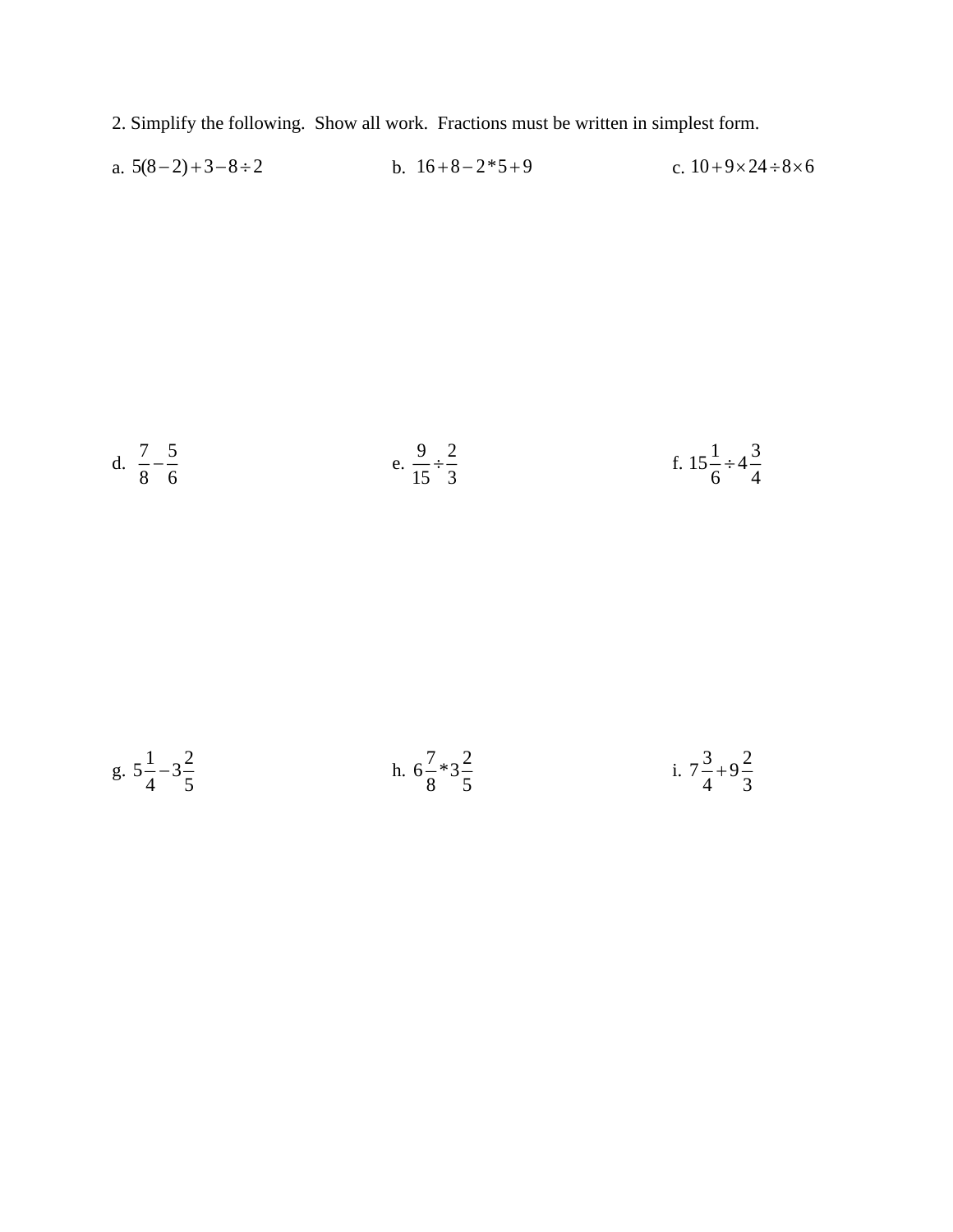3. Find the perimeter and area of the following shapes. Show all work. Use correct units in your answer.



4. Find the surface area and volume of the rectangular prism. Show all work and use correct units in your answer.

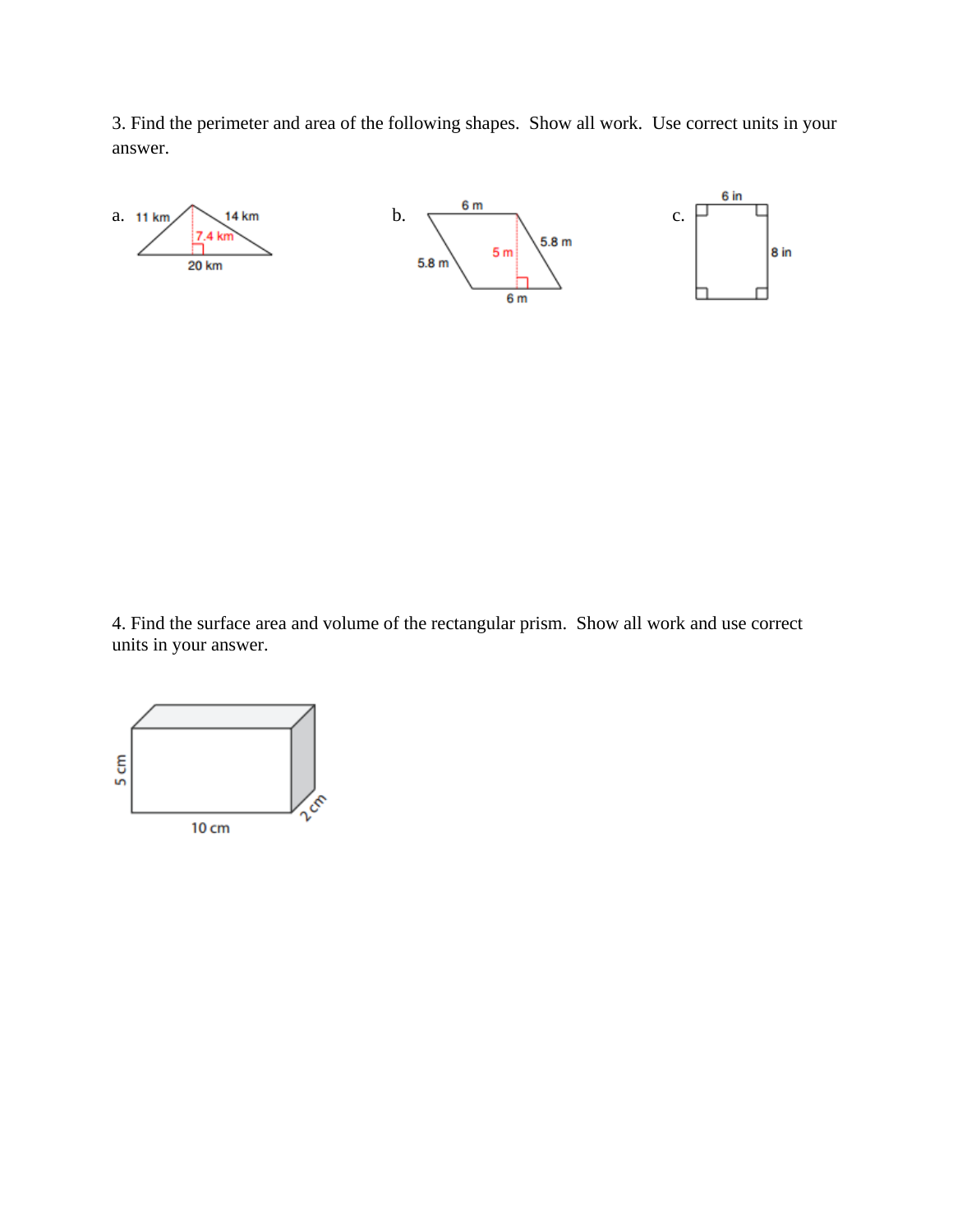5. Before going to the beach you want to get some new clothes. Since it's already summer, the malls are having fantastic sales on their summer stock. You make a list of the things you want to get while the prices are really good.

a. All bathing suits are marked down 25%. What is the decimal equivalent of the discount? What fraction represents the amount of the discount?

b. Beach towels on sale with a 10% discount. What is the decimal equivalent of the discount? What fraction represents the amount of the discount?

c. Sunglasses are also on sale for 50% off. Converting this to a fraction, find the cost of a pair of sunglasses originally priced \$28.68.

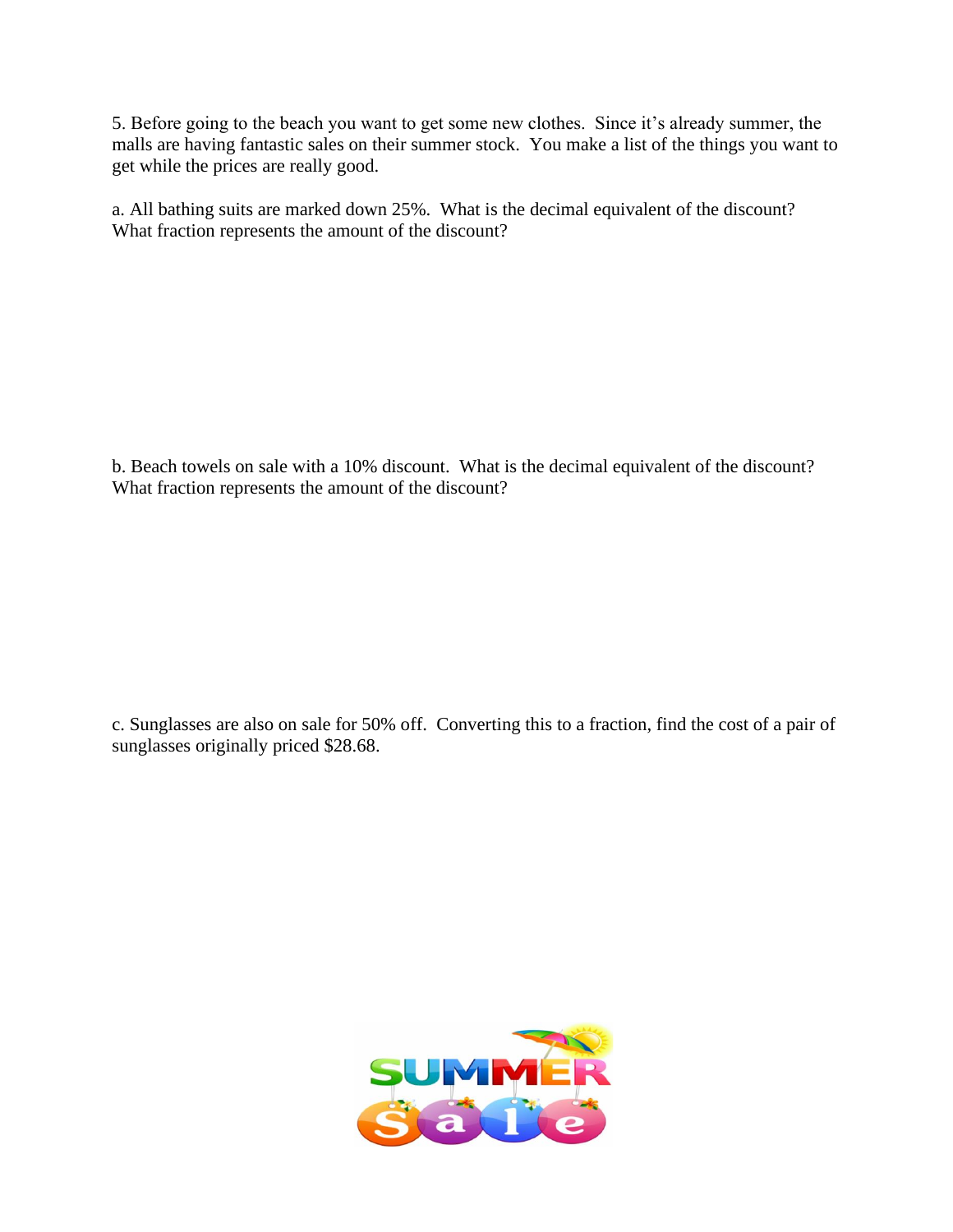6. You're thinking of setting up a lemonade stand in your neighborhood.

a. First you need to get enough cups. You decide that five packages of cups is enough. Each package has 85 cups. How many cups do you have total?

b. If each cup is 8 fluid ounces, based on the number of cups from part a, how many fluid ounces of lemonade can you sell all together?

c. On the first day, you used 3 gallons of lemonade. The cups you used held 8 ounces. Remembering that a gallon is 128 fluid ounces, how many cups of lemonade did you sell?

d. You sold each cup of lemonade for 75 cents. During the week you sold 416 cups of lemonade. How much money did you make?

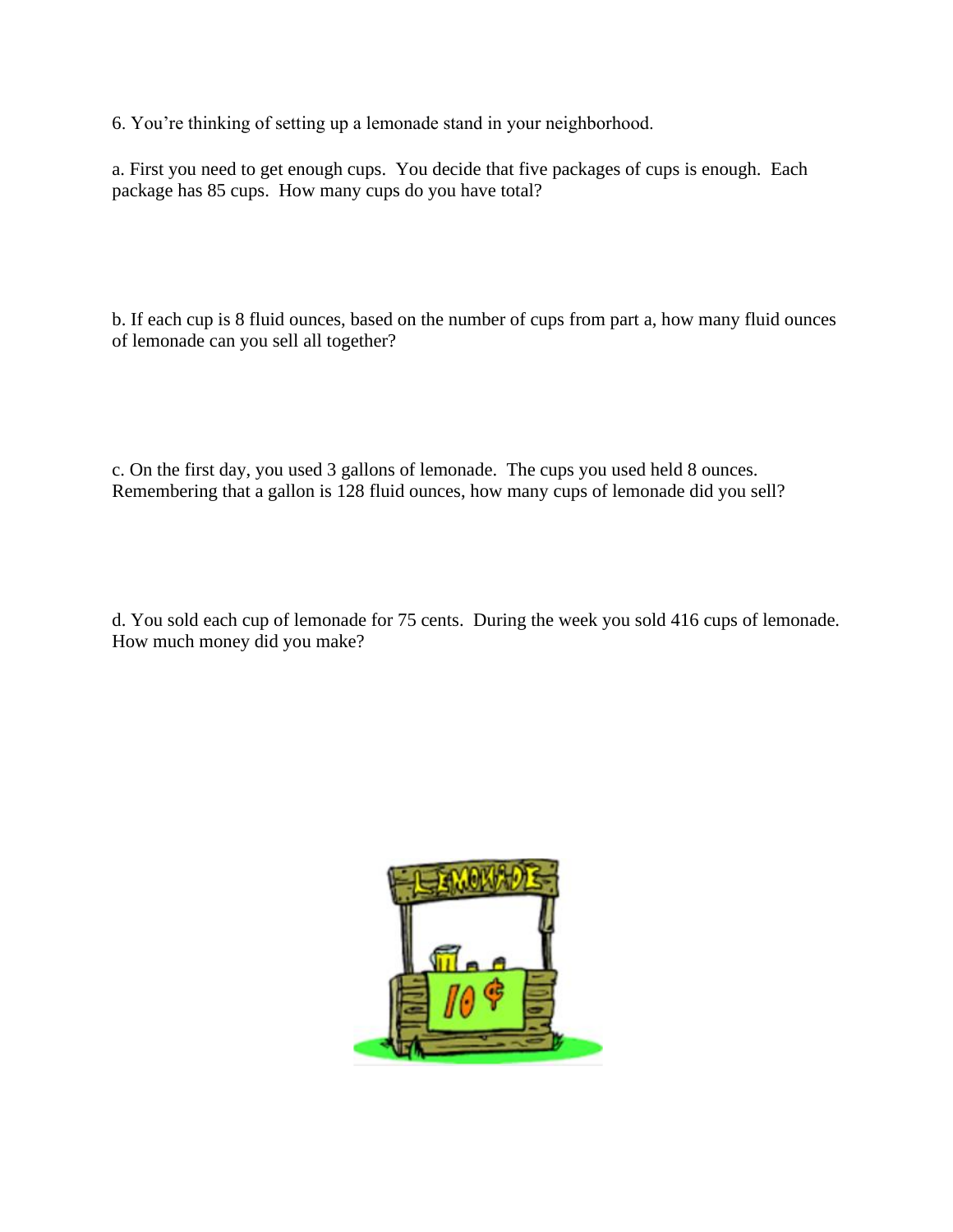7. Your best friend is having a pool party. The pool is rectangular, 27 feet long by 15 feet wide, and has an average depth of 8 feet.

a. What is the perimeter of the pool in feet?



b. If the pool is completely full of water, what is the volume of the water in the pool?

c. After the pool is filled, it needs to be covered at night. What is the area of the cover, in square feet, so the entire pool is covered?